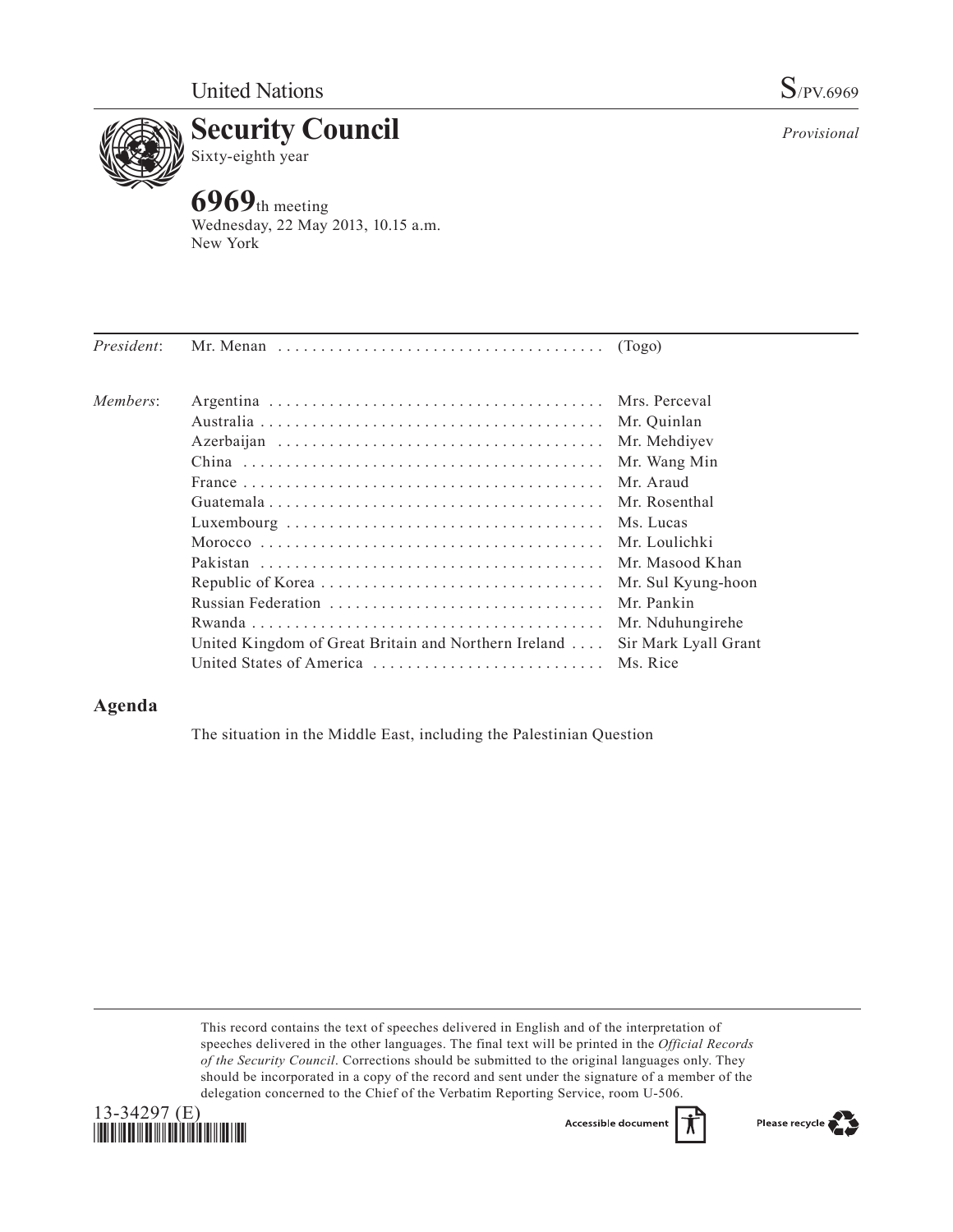*The meeting was called to order at 10.15 a.m.*

## **Adoption of the agenda**

*The agenda was adopted.*

## **The situation in the Middle East, including the Palestinian question**

**The President** (*spoke in French*): Under rule 39 of the Council's provisional rules of procedure, I invite Mr. Robert Serry, Special Coordinator for the Middle East Peace Process and Personal Representative of the Secretary-General, to participate in this meeting.

The Security Council will now begin its consideration of the item on its agenda.

I give the floor to Mr. Serry.

**Mr. Serry**: The Middle East continues to undergo a period of grave turmoil, with tragic human consequences and an uncertain outcome. We have seen regional tensions mounting dangerously as the brutal bloodshed in Syria continued while the fighting also crossed boundaries, and United Nations peacekeepers in the Golan area of separation found themselves increasingly in harm's way. Ending the conflict in Syria is a matter of great urgency and must be the top priority of the international community. At the same time, it would be mistaken and dangerous to assume that a resolution of the Palestinian-Israeli conflict is less important. Now is not the time to relent in our commitments to advancing the prospects for the resumption of meaningful talks towards the realization of a two-State solution. Now is the time for concerted action in support of a substantive initiative, lest we miss the slight opening that has been offered in recent months.

While diplomatic efforts to break the political deadlock and bring the parties back to the negotiating table have remained quiet, they are no less serious in determination. The renewed United States effort and sustained personal engagement of the United States Secretary of State is cause for encouragement. Secretary Kerry is currently on his fourth trip to the region, underscoring his commitment. We have also noted the renewed interest of regional stakeholders, particularly the important visit to Washington, D.C., on 29 April of a delegation of Arab Ministers and leaders, including the Prime Minister of Qatar, Sheikh Hamad bin Jassim bin Jabr Al-Thani, and Secretary General of the League of Arab States Nabil El Araby. Their visit reaffirmed the importance of the Arab Peace Initiative, first proposed in 2002, and, we hope, revived prospects that its promise of regional stability can become an important part of developing peace efforts. We note, in that regard, the positive comments about the visit by President Peres and Israeli Minister of Justice and chief negotiator Tzipi Livni. We encourage the Israeli Government to respond to that opening for a revitalized Arab Peace Initiative.

The Secretary-General has also remained in close contact with the parties on the issues. In recent conversations with the two leaders, he strongly encouraged the ongoing efforts towards the resumption of Israeli-Palestinian peace talks, and expressed his hope that they would soon lead to a substantial peace initiative with a defined political horizon. He further stressed the importance for the parties of creating the conditions conducive to a resumption of meaningful negotiations and avoid actions that would risk undermining such prospects.

The risk to both sides is clear. As we have said before, it is crucial that both sides reverse negative trends on the ground to restore confidence in each other and in the possibility of a solution. We take note that both parties are exercising some restraint and care not to upset the fragile situation on the ground in order to support the ongoing diplomatic effort. On the Israeli side, we have noted that there have been no new approvals or tenders issued for settlements in the West Bank or in East Jerusalem since March. However, there was a disconcerting exception, involving approximately 300 units preapproved in Beit El — a settlement deep inside the West Bank — based on a decision from last year. Settlements are illegal under international law, and Israel must abide by its commitments under the road map to freeze all settlement activity and dismantle outposts erected after 2001. We are also concerned about reports that the Israeli Government intends to legalize four West Bank settlement outposts.

Palestinians have shown countenance in diplomatic forums, and Palestinian security forces have maintained their robust performance in maintaining law and order, including in dealing with tensions on the ground. Several moments of friction illustrate the importance of both sides continuing to work responsibly to defuse tensions and avoid escalation.

Recent tensions around the sensitive issue of Jerusalem, particularly when it came to restrictions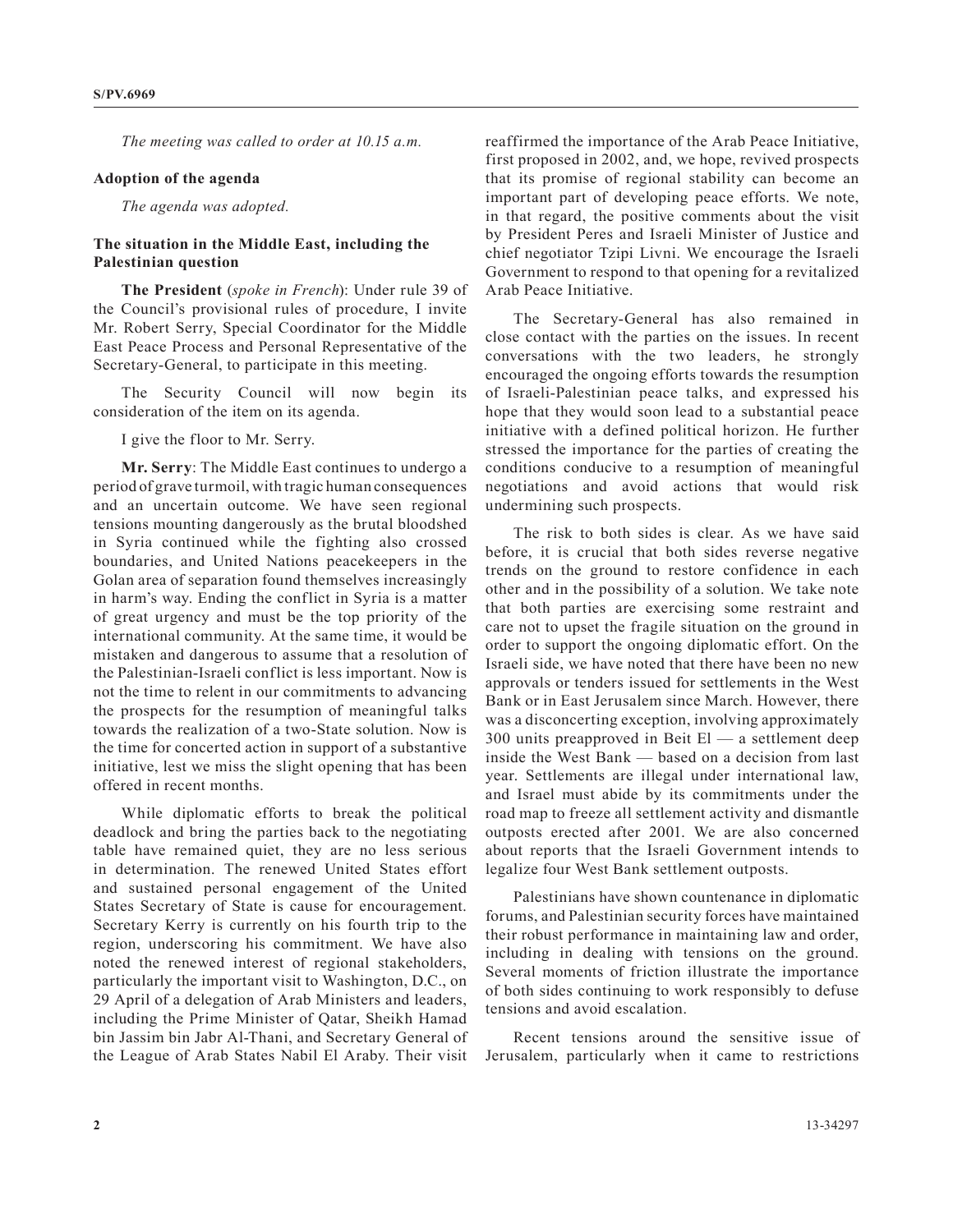of access to holy sites, were troubling.Clashes occurred on 7 and 8 May in and around the Old City in East Jerusalem, in the context of what Israelis call "Jerusalem Day". Restrictions on access for Palestinians were imposed in connection to visits in the esplanade of the Haram Al-Sharif/Temple Mount — by right-wing Israeli activists. That was coupled with the temporary detention of the Grand Mufti of Jerusalem for interrogation owing to reported incitement. While his detention was short, the incident added to existing friction and drew wide criticism from Palestinian, Arab and Muslim leaders. It also led to an emergency meeting of the League of Arab States in Cairo on 12 May.

Notwithstanding the increased tensions, events on the ground were relatively contained, and authorities acted with restraint. Clashes resulted in 15 Palestinian being lightly injured and 23 arrested, as well as one Israeli being injured and 13 arrested. Preceding those events, on 4 May, during Orthodox Easter, an 85-yearold Coptic Egyptian cleric and two Egyptian diplomats were held by Israeli police in the Old City while they were on their way to the Church of the Holy Sepulchre. Following the incident, Israel reportedly apologized to Egypt via diplomatic channels for the excessive use of force.

The Secretary-General has reiterated the importance of respect for the religious freedom of all and for worshippers of all faiths to have access to their holy sites, while noting that religious and other leaders should also refrain from inflammatory statements. We also note the statement by President Peres on 8 May that Israel, as per its agreement with the Hashemite Kingdom of Jordan, will work to ensure the protection of the Muslim and Christian holy sites in the Old City and the safety of the worshippers. Those events once again underscore the importance of addressing the underlying issues regarding Jerusalem, which are still unresolved. It remains the view of the Secretary-General that Jerusalem — a final status issue — should emerge through negotiations as the capital of two States living side by side in peace and security, with arrangements for the holy sites that are acceptable to all.

On 15 May, Palestinians marked what they call "Al-Nakba Day" —to commemorate the 1948 events leading to their displacement — by holding large marches and festivals in urban centres across the West Bank and Gaza. In East Jerusalem, dozens of Israeli right wing extremists entered the Haram Al-Sharif/Temple Mount and clashed with Palestinians, resulting in some

injuries and arrests. Overall events were relatively contained, with clashes between Palestinian protesters and Israeli forces resulting in some 50 Palestinians and six Israeli security officers being lightly injured.

Clashes between Palestinians and settlers in the occupied West Bank intensified during the reporting period. In a deplorable event, one settler was stabbed to death by a Palestinian on 30 April at the Tapuach junction, in the northern West Bank. He was the first Israeli to be killed by Palestinians in the West Bank since September 2011. The killing triggered numerous incidents of settler violence against Palestinians and their property, primarily in the Nablus governorate. Overall during the reporting period, a total of 46 Palestinians, including 12 children and one woman, were injured by settlers, while 11 settlers were injured by Palestinians. Clashes between Palestinians and settlers also resulted in extensive material damage, including to vehicles and Palestinian orchards, with some 1,400 Palestinian trees vandalized.

Israeli security forces carried out a total of 368 search-and-arrest operations in the occupied West Bank, including in Area A, resulting in 439 Palestinians being injured and 454 Palestinians being arrested. Eighteen members of Israel security forces were also injured. The large majority of the casualties resulted from clashes during Palestinian demonstrations, including against the barrier, which deviates from the Green Line in contravention of the advisory opinion of the International Court of Justice (see A/ES-10/273).

The reporting period also witnessed continued demolitions of Palestinian homes and property in Area C and East Jerusalem. In total, 57 structures were demolished, leading to the displacement of 75 Palestinians, including 41 children. The ongoing demolition of homes, livelihood-related structures and essential infrastructure is of serious humanitarian concern and should stop.

The United Nations continues to monitor with concern the condition of Palestinian prisoners. Despite the release of two hunger strikers, four other Palestinians restarted their hunger strikes. Five Jordanian prisoners in Israeli jails are also reportedly on hunger strike. On 14 May, Israel renewed the administrative detention of four Palestinian Legislative Council members for another six months. We reiterate our position that the use of administrative detention must be on an exceptional basis only. Those detained must be charged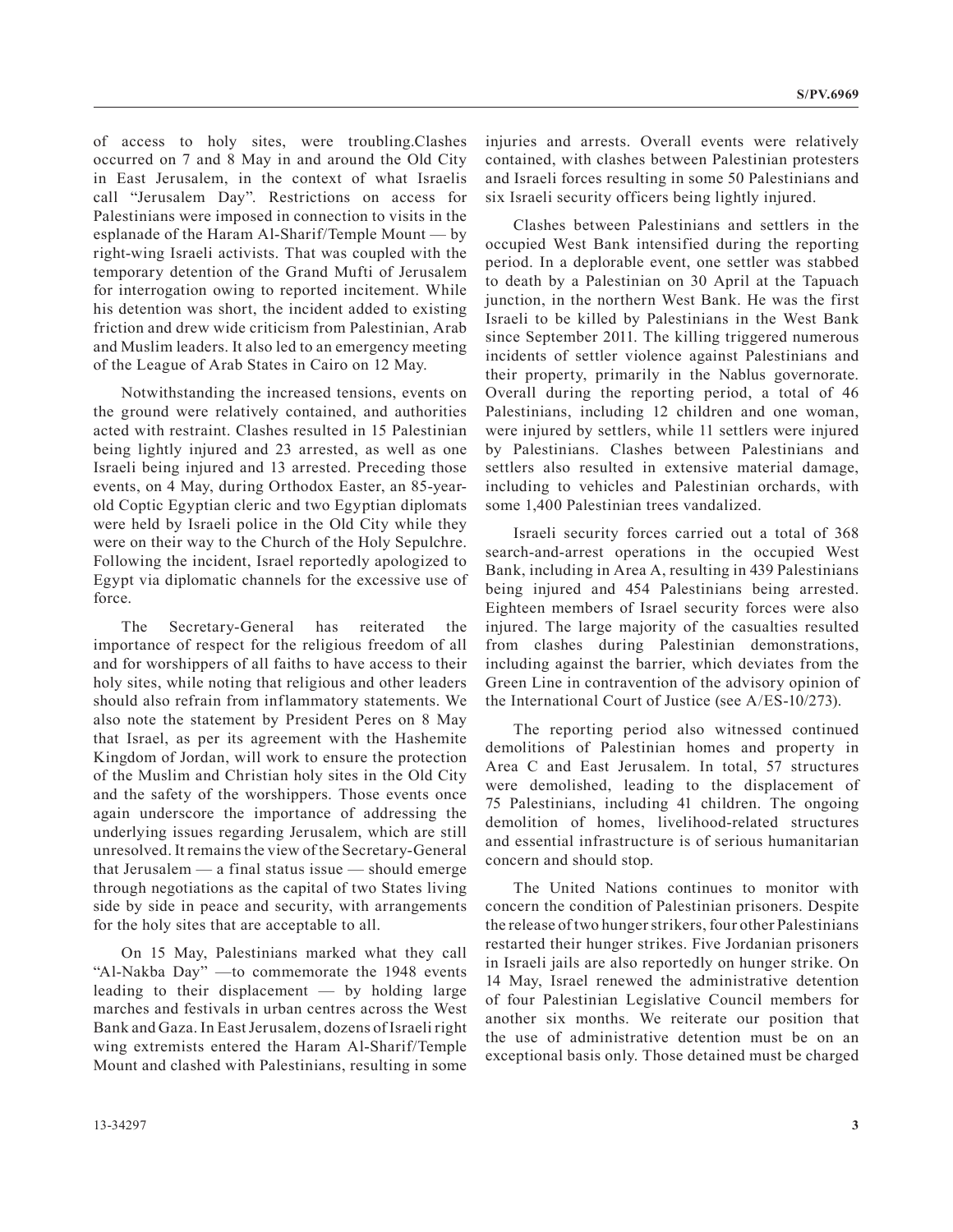and face trial with judicial guarantees, or be released without delay. The most recent visit by families of Gaza prisoners took place on 20 May and included some 80 relatives, among them children.

Six months ago yesterday, the parties agreed to a ceasefire understanding in the Gaza Strip, which makes today a good opportunity to take stock and look ahead. The understanding brought about marked improvement during the first three months of its implementation. No rockets from Gaza landed in Israel, and there was some relaxation of remaining closures, notably the extension of the fishing limit from three to six nautical miles. However, three months of hopeful trends were followed by a reversal, as subsequent developments have threatened the improvements made. According to Israeli authorities, 33 rockets and five mortar shells landed in Israel from Gaza during the past three months. Eleven Palestinian civilians were injured in the buffer zone over the same period.

On 30 April, for the first time since 21 November 2012, an Israeli air strike killed a Palestinian, who was a militant allegedly involved in firing rockets. Starting on 21 March, the fishing limit was scaled back to three nautical miles, leading to shooting in the vicinity and arrests of Palestinian fishermen trying to go beyond the limit. Since 27 February, Kerem Shalom, the only functioning crossing for goods from Israel into Gaza, has periodically been closed for 13 days in response to rockets, resulting in shortages of some basic food stuffs and cooking gas and in losses in export cash crops.

In our view, the ceasefire understanding reached in November 2012 continues to represent the best opportunity to start changing the negative dynamics in Gaza. All must exert maximal effort to preserve the ceasefire and its basic tenets, namely, adhering to full calm and lifting the remaining closure on Gaza. We continue to support Egyptian efforts in that regard. Following the worrisome developments to which I have referred, uneasy calm has returned. Yesterday's announcement by Israeli authorities that the fishing limit had been re-extended to six nautical miles is an encouraging step.

Among the many long-term challenges facing the people of Gaza, as identified by the United Nations in our 2012 report *Gaza 2020: a liveable place?*, the lack of safe drinking water and the decline of the aquifer are perhaps the most pressing. Desalination will be necessary to improve the situation. The United Nations, with funding from Japan, has installed a desalination plant with a capacity of 50 cubic metres per hour — the thirteenth desalination plant installed by the United Nations in Gaza. That example illustrates how United Nations programming in Gaza continues apace and makes a difference.

The first phase of United Nations reconstruction projects totals approximately \$450 million worth of projects approved by the Government of Israel. The United Nations continues to work in concert with other members of the international community to scale up reconstruction efforts while also pursuing the policy changes that will be required if a sustainable Gazan economy is to be re-established. We also continue to call on Israel to permit the unrestricted entry of construction material into Gaza, particularly aggregate, iron bar and cement. Restrictions on trade should also be lifted, including transfers to and from the West Bank and imports from and exports to Israel and other countries.

In a separate development, we welcome the release today of the seven Egyptian servicemen captured in the Sinai, as well as the subsequent reopening of the Rafah crossing.

On 14 May, Fatah and Hamas delegations met in Cairo to make progress on the implementation of existing reconciliation agreements. The factions reportedly recommitted to consultations on the formation of a national consensus Government, headed by President Abbas, as laid down in previous agreements. Those consultations should start within a month and lead to a Government in the next three months, after which elections, including those for the Palestinian National Council, are to take place within another 90 days. On 16 May, President Abbas visited Cairo, where he met with President Morsi to discuss Palestinian reconciliation as well as the Middle East peace process.

The Secretary-General remains deeply alarmed about the escalating violence in Syria. The humanitarian crisis continues to worsen, with every third Syrian now in need of urgent assistance. One in four have been uprooted from their homes. Syria's neighbours, as generous and hospitable as ever, are reaching their limits, now hosting more than 1.5 million registered refugees. While we recognize the impact on host countries, we stress the importance of keeping borders open for refugees fleeing violence, consistent with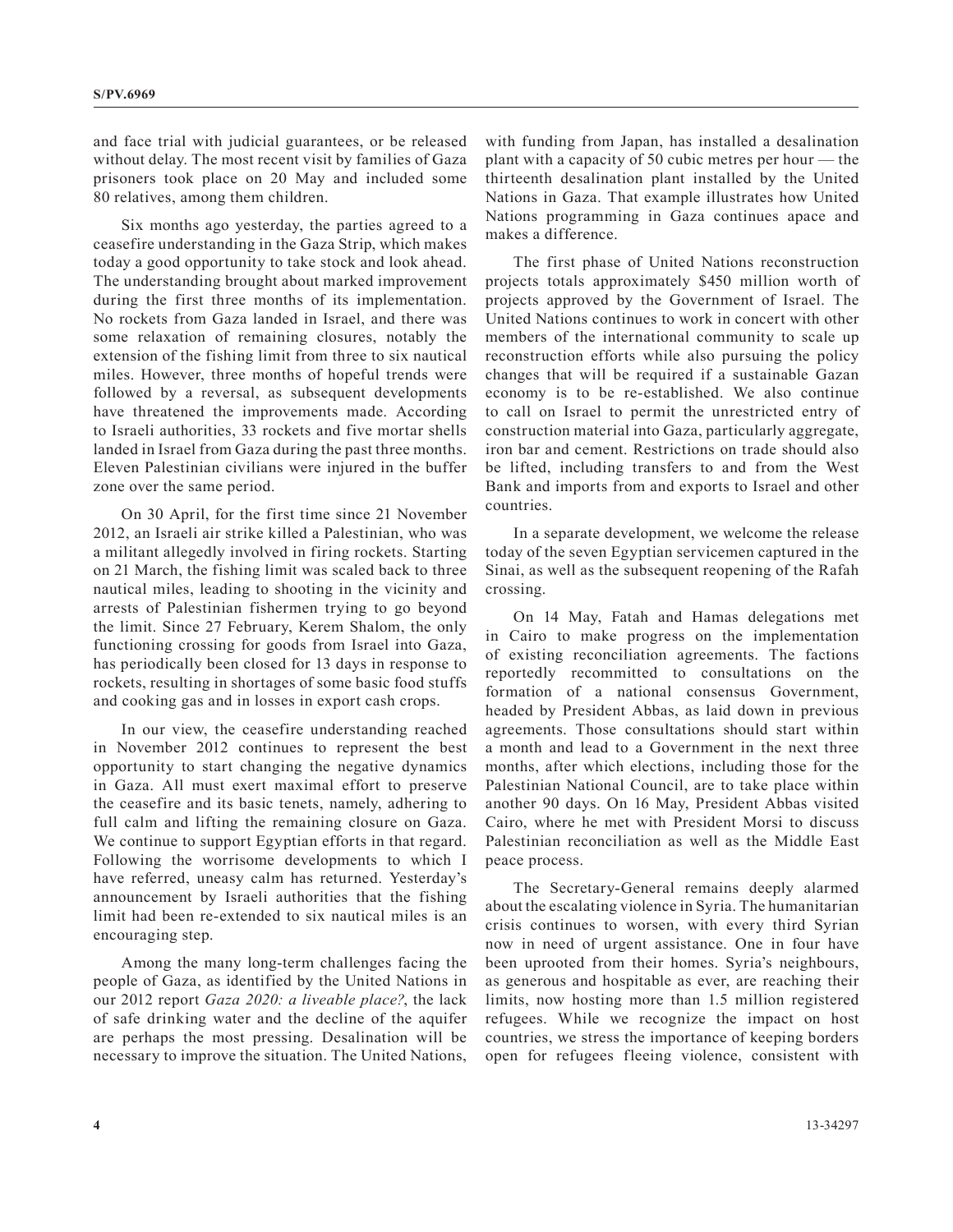international humanitarian obligations. Communities in Syria, including the Palestinian refugee population, who are among the most vulnerable, are under immense stress.

Despite the best efforts of the staff of the United Nations Relief and Works Agency for Palestine Refugees in the Near East (UNRWA) to keep schools and health clinics open, often at great personal risk, half of Syria's Palestinian refugees registered with UNRWA are now internally displaced. Some have fled to neighbouring countries, an estimated 54,000 to Lebanon in particular. UNRWA's emergency operation has reached many, but much more needs to be done. It is the responsibility of the warring parties to ensure the protection of the civilian population.

Amid that growing tragedy and spreading chaos, United Nations priorities are clear. We will continue to ensure that the millions of Syrians in need receive life-saving help. The Secretary-General is grateful to the donor community for its generosity, and we urge it to do even more. Humanitarian workers also need access; we must think of better and more practical ways to deliver assistance. However, humanitarian relief is not a long-term answer. That is why the Secretary-General welcomed the initiative of the United States and the Russian Federation to bring the Syrian parties to the negotiating table, and is fully devoted to helping Syrians find a political solution. The weeks ahead will be critical, and we urge everyone to cooperate.

Finally, the Secretary-General also remains gravely concerned about the allegations of the use of chemical weapons. The mission he established to investigate the claims has been doing what it can to gather and analyse the available information. Amid mounting reports on the use of chemical weapons, we once again urge the Government of Syria to allow the investigation to proceed without further delay.

Lebanon is increasingly under pressure. The war in Syria, including the unprecedented refugee crisis, is putting a growing strain on its economy, political dynamics and security. The humanitarian emergency, and its long-term implications, as well as the continuing political deadlock, require close international attention and support. The past month has seen repeated incidents of shelling from Syria into Lebanese territory that have caused casualties. On 19 May, as many as eight rockets were fired from Syria in the town of Al-Hermel, prompting President Sleiman to once more call on the parties in Syria to respect Lebanon's sovereignty and avoid military acts against Lebanese border areas. A new incursion by Syrian forces into Lebanese territory was reported around Ras Baalbek. There has also been an increasing focus on Lebanese fighters' involvement in Syria, notably from Hizbullah, in the battle between the Syrian Government and opposition forces in the town of Al-Qusayr.

President Sleiman had earlier called on all Lebanese to abide by the policy of disassociation and the Baabda declaration. The Secretary-General strongly supports President Sleiman's leadership and reiterates his call to all Lebanese to act responsibly and refrain from involvement in the conflict in Syria. Following the fighting in Al-Qusayr, violence broke out on 19 May between Sunni and Alawite neighbourhoods in Tripoli and spread to other areas of the town. At least nine people are reported to have been killed, including two members of the Lebanese security forces; more than 70 were injured. The Lebanese army has been deployed to contain the fighting.

Given the scale of the challenges facing Lebanon, it is vital that a new Government be agreed on without delay. We encourage all parties to continue to engage positively with Prime Minister-designate Salam in order to reach early agreement, which is also essential to ensure timely parliamentary elections. The consideration of arrangements for the elections due next month resumed in Parliament on 15 May. The temporary suspension of the current electoral law expired on 19 May. Now is the time to intensify efforts to agree to a way forward and avoid an institutional vacuum.

The situation in the area of operations of the United Nations Interim Force in Lebanon and along the Blue Line remained quiet. However, tensions were markedly increased by air strikes around Damascus on 3 and 5 May and Israeli violations of Lebanese airspace in that period. On 5 May, Lebanon lodged a complaint with the Security Council about intensified incursions by the Israeli Air Force.

On 9 May, Hizbullah, which had denied responsibility for a drone that was shot down on 25 April by the Israeli Air Force over Israeli waters, announced its readiness to receive new weaponry from Syria. It also offered support for opening a new front on the Syrian Golan, occupied by Israel since 1967. The Secretary-General has remained actively engaged